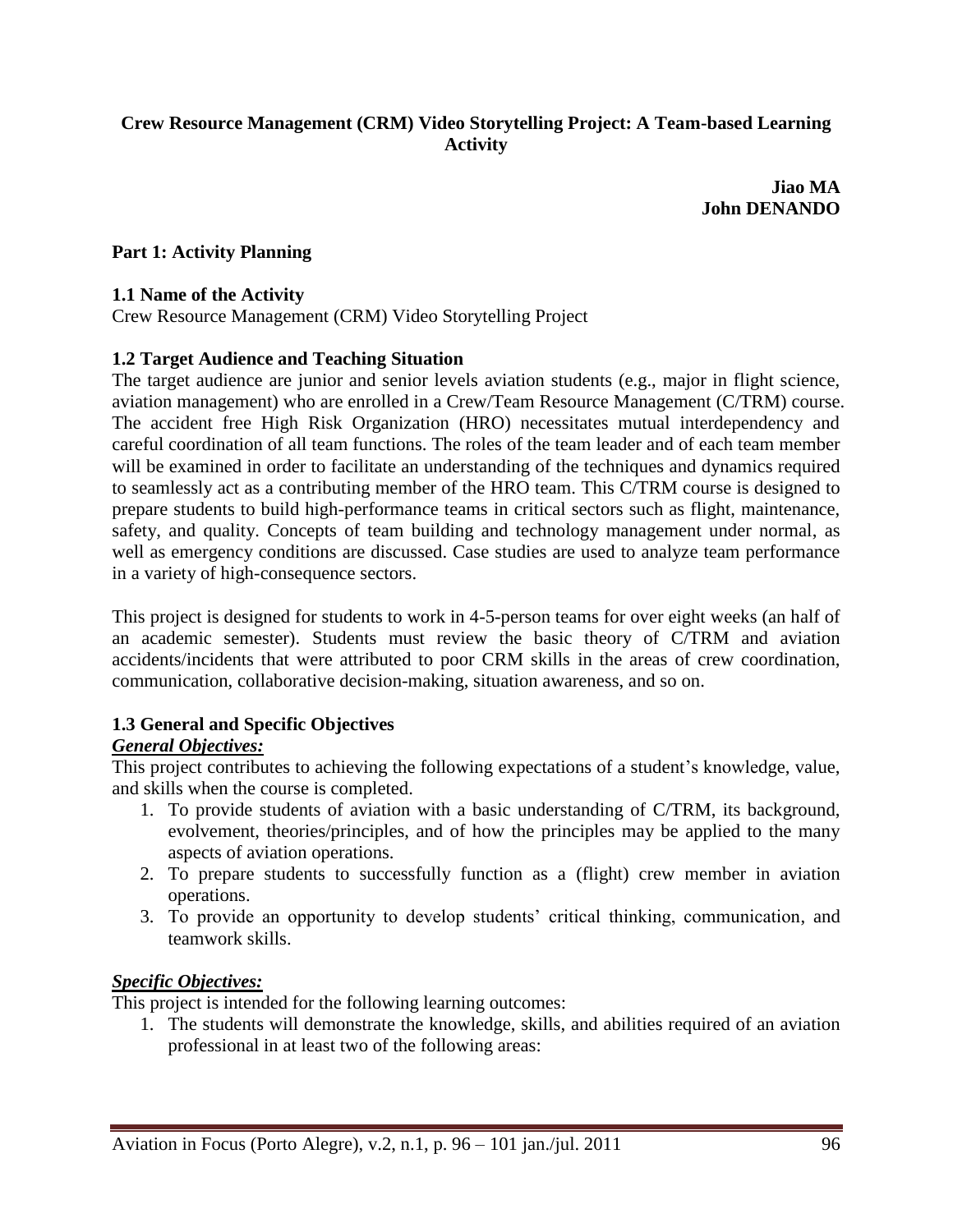- CRM background knowledge (CRM definition, five generations of CRM, goals of CRM, theoretical background: social loafing, management decision styles, intracockpit authority gradient, basic behavior dimensions)
- Leadership (types of leaders, leadership/followership, leadership vs. management)
- Communication (communication theory and model, type of communication, functions of aviation communication, communication and aviation safety)
- Decision Making (decision making process and models, limits in decision making, Skill-Knoweldge-Rule Model of behavior, decision making in cockpit)
- Assertiveness and Team Performance (assertiveness vs. aggressiveness, general principles for an assertive statement, assertiveness as a multidimensional skill, team-performance related assertiveness)
- Conflict Resolution (conflict defined, sources of conflict, how to manage conflict)
- Advanced Cockpit (basics of automation, stages and levels of automation, pros and cons of automation, automation in aviation, automation management, automation and crew coordination)
- Cross-cultural Perspective (culture defined characteristics, Hofstede's approach to cultural differences and its application to aviation)
- 2. Students will demonstrate the ability to (a) work effectively on multi-disciplinary  $\&$ diverse teams, (b) communicate effectively, using both written and oral communication skills, and (c) apply pertinent knowledge in identifying and solving problems.
- 3. Students will practice the team-building skills that apply interpersonal communication skills and decision making skills to resolve conflicts, manage challenges, and build highperforming teams.
- 4. Students will practice critical thinking and analytical skills to solve problems.
- 5. Students will practice oral, written, and communication skills to plan, execute, and present team projects.
- 6. Students will explore contemporary issues (e.g., airline merging)

### **1.4 Suggestions for Development of the Activity**

This activity is one of the two 8-week team projects required in the course. For at least one group project, we recommend that students are randomly assigned into groups as opposed to allowing students to self choose groups among their friends. After the initial forming of the team, it is helpful to specifically ask students to exchange their contact information and select a team lead. It is suggested to set up online groups for students to collaborate in a virtual space, which houses project related documents and logs activities.

It is recommended to have students participate in some class group exercises in their project groups to facilitate team building. It is highly recommended to allocate some time (10 minutes) during several regular classes for students to work in team and obtain a project status update, especially if the class meets only once a week and/or if the students' flight training schedules make it difficult to coordinate physical meetings outside the classroom.

In addition to distributing clearly written requirements (including project deliverables and deadlines), it is important to use a couple of midpoint milestones to check on student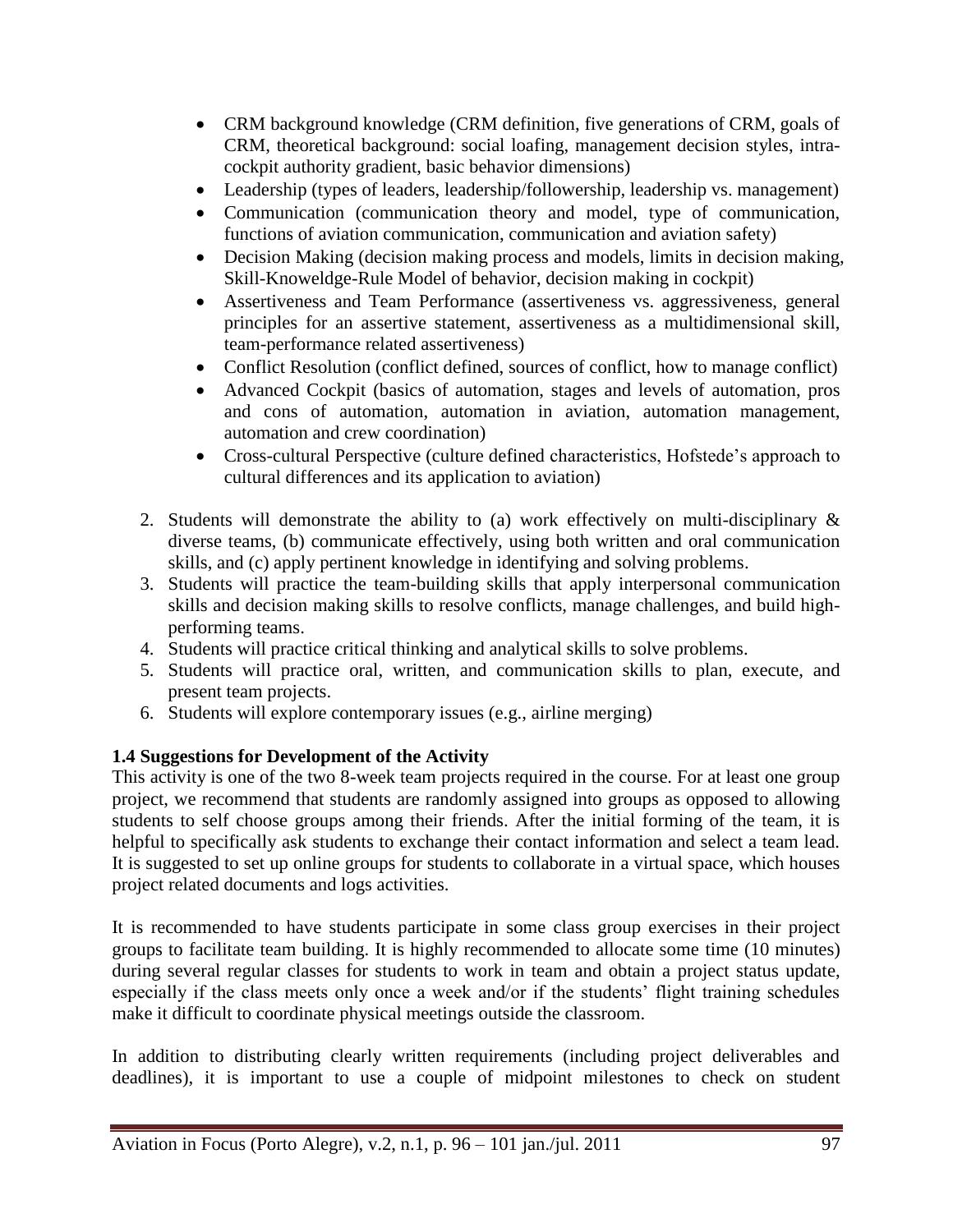performance and status of the project, for example, requiring students to submit a draft script and revise the draft based on instructor's feedback.

Nowadays, students have more access regarding media software and hardware than ever. However, it is recommended for the instructor to provide at least one set of hardware (e.g., video camera, tripod), software support (e.g., video/audio editing software, media lab), and a facility (e.g., flight simulators, airport facilities) for students' access.

It is critical for students to reflect on their team work by conducting a self-evaluation on individual and team performance. This should be integrated into the final grading of this project.

In addition to the class presentation, it is recommended to showcase and recognize students' work through other venues, e.g., online or public student work display case.

### **Part 2: Activity**

This CRM Video Storytelling Project asks students to work in a team (4-5 people per team) to create (write and produce) a video story. The story should demonstrate lacking and ill practices of CRM knowledge and skills, or positive skills used to create a successful scenario in aviation (e.g., flight training, commercial aviation, airport management). It is the instructor's discretion as to how the team members of the groups are chosen. By the end of Week 1, each team must elect a team lead who delegates responsibilities and roles for the project (e.g., writer, director, cameraman, actors, producers, etc.).

The activity is composed of two parts:

### *Part 1: Create a Video Story of CRM in Aviation*

- 1. Each tem creates a 5-8 minute long video clip of its story. This story must be originally created by the team to educate pilot and/or aviation management students on good practices of CRM in aviation. Accidents and incidents can be used as a reference to inspire ideas. However, this project is not to re-create any previous CRM accidents/incidents.
- 2. The video story needs to be self-contained. It can address two or more aspects of CRM specified in the Federal Aviation Administration's Advisory Circular 120-51:

**Communication and Decision Making**

Assertiveness Communications Decision making Conflict resolution **Team Building and Maintenance Skills** Leadership Team management **Workload Management and Situational Awareness** Mission planning Stress management Workload distribution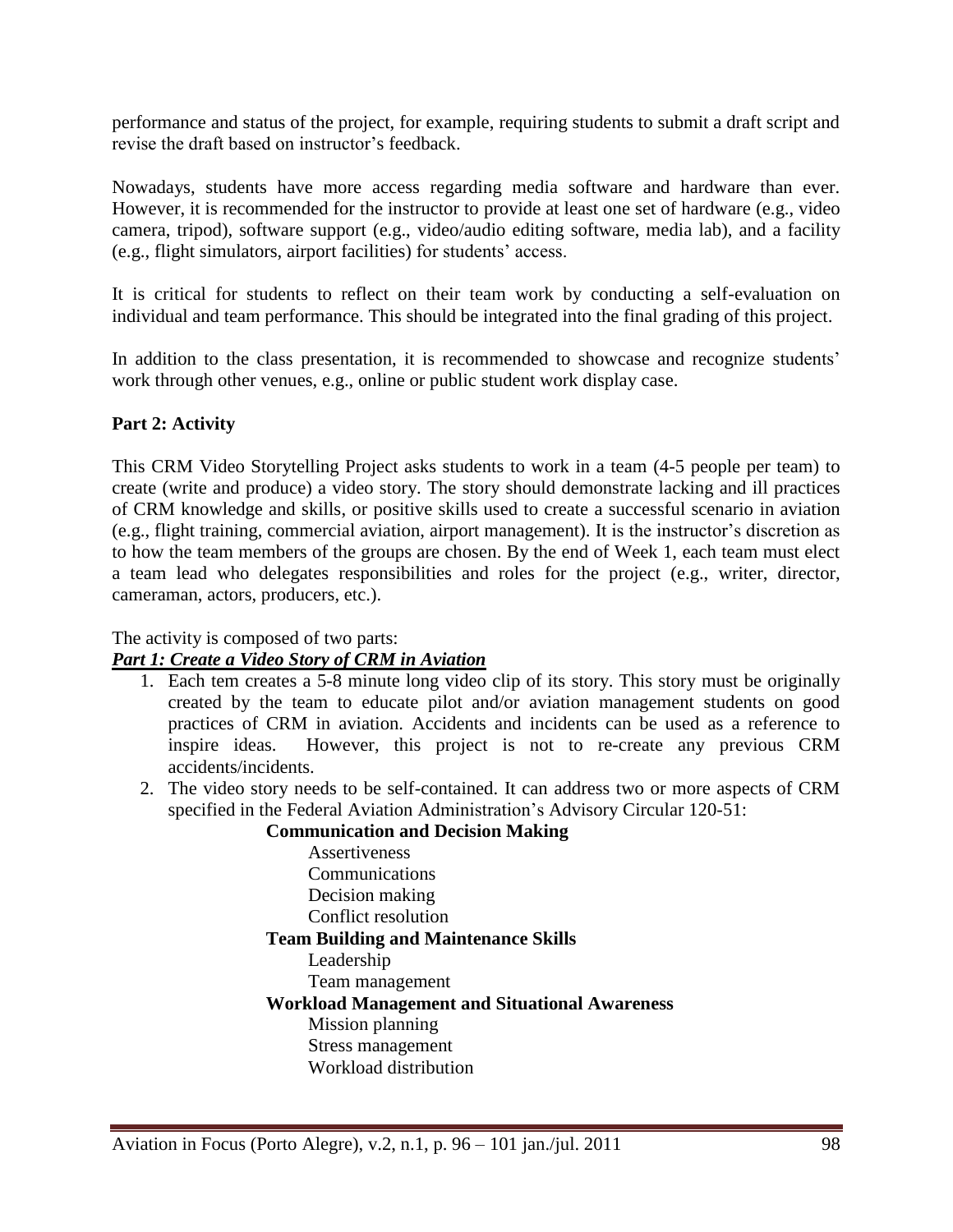- 3. During Week 4, each team needs to submit a video story script and may need to revise the script based on the instructor's comments.
- 4. By the end of Week 8, the video story needs to be submitted to the instructor on a CD/DVD-ROM in one of the following acceptable formats: .wmv (Windows Media Audio/Video) or .mov (QuickTime Movie).
- 5. Students are encouraged to be creative and make the CRM story informative, engaging, and unforgettable.
- 6. Video, audio, and texts in the deliverable should be legible to support optimal viewing.

# *Part 2: Group Presentation*

- 1. In Week 8, each team will present its video story to the class.
- 2. During the presentation following the video, each team will discuss the CRM problems (or invite audience to identify CRM problems) and explain what CRM practices were performed, and what practices should have been performed. This presentation also should describe how each team worked together in order to complete this project (i.e., good and bad CRM practiced).
- 3. The presentation must include the use of PowerPoint or similar software and additional multimedia visual aids. The presentation itself will last no more than 17 minutes in length, including the actual video story (each group has additional 3 minutes to set up prior to the presentation).
- 4. All references to others' work, including web pages, must be appropriately cited. If a team copies text as well as figures and tables from other sources (e.g., books, journals, websites, etc.) and does not appropriately cite it, it will be treated as an instance of plagiarism.

## **Evaluation:**

The group project will be evaluated based on three deliverables: (1) the video story, (2) an inclassroom presentation, and (3) team member evaluation.

- The video story is worth of 125 points (among which, the script and its revision count 20 points)
- The presentation is worth of 50 points
- The team member evaluation is worth of 25 points (in most cases, every member in the team will get the same grade, unless for a student whom was consistently rated as a low contributor by his/her teammates.)

# **Sample Grading Criteria:**

## *Video Story Content*

## \_\_\_\_ (Max 50) **Content Scope**:

- Provides enough information to peak interest from audience. At the end of the presentation, the audience should be able to understand the story and CRM problems.
- Without an introduction to the story, the video story is complete, understandable and logical. It clearly demonstrates more than two aspects of CRM problems.
- Illustrates well researched and realistic (of course certain exaggeration is allowed) scenarios.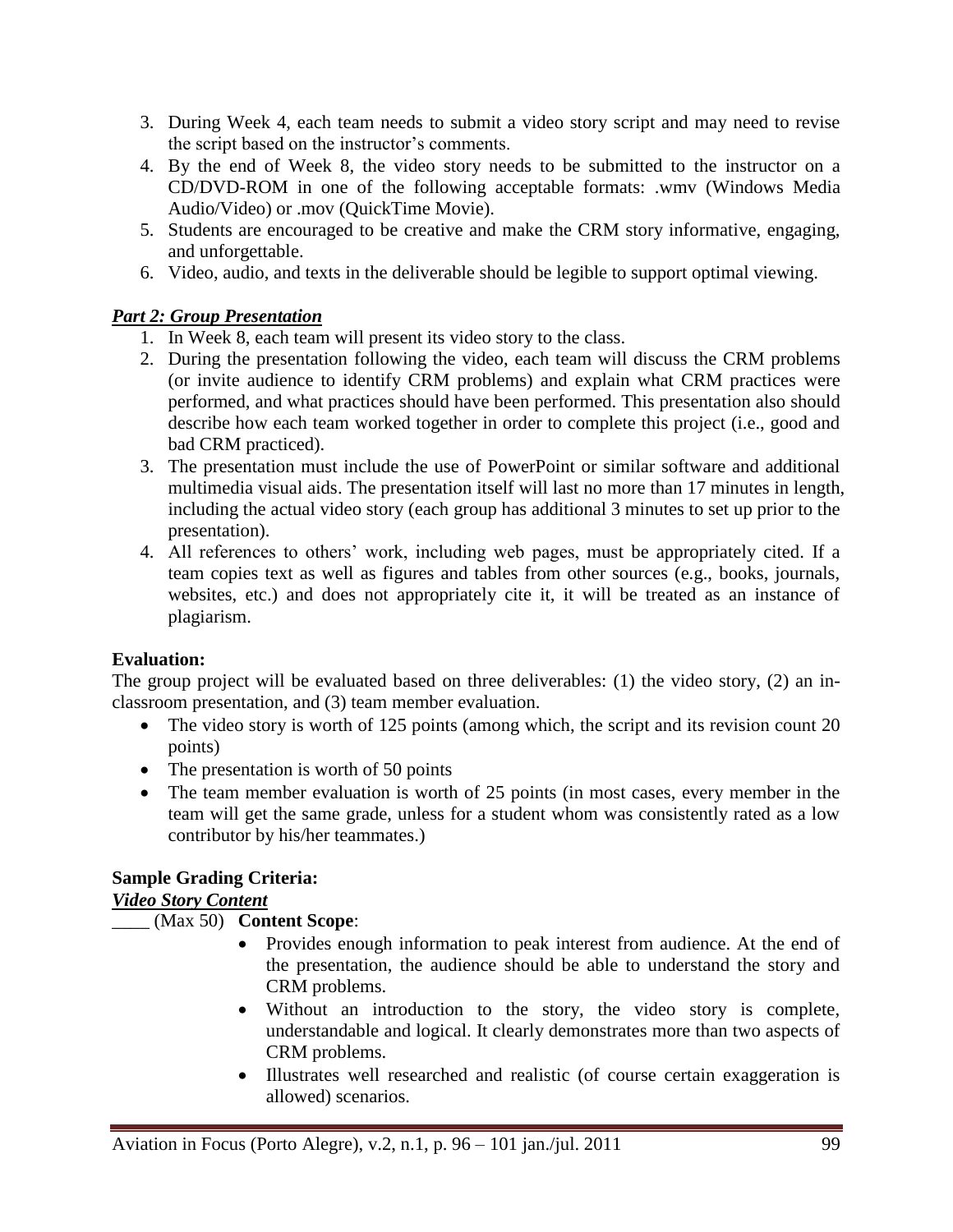• Summarizes how CRM issues in the story connect with related CRM theory and principles, and best practices.

\_\_\_\_ (Max 30) **Performance**:

- This project is not an opportunity for stardom. The emphasis is on the content and not the actor(s). A sound script followed by a simple performance is what instructors think is most important. As the saying goes "Give me the steak, not the sizzle."
- Genuine and accurate interpretation and transformation of the scripts.

### \_\_\_\_ (Max 25) **Overall Quality of Production**:

Make sure the video, audio, and texts are legible to support optimal viewing.

### \_\_\_\_ (Max 20) **Scripts**:

- The first draft of script meets the requirements and contains a good amount of details.
- Revise the draft by address instructors' comments in a timely fashion.

### *Presentation Evaluation*

(Note to students: Participation in your team's presentation and attendance at the other teams' presentations are required. Individuals who are absent without a *formally documented* excuse will receive a zero for the presentation)

#### **General**

- $(Max 5)$  **Time length** 17 minutes this is presentation time, question and answer time is additional. Each group has 3 additional minutes to set up prior to the presentation.
- (Max 5) **Formal presentation** well-done, professional, orderly, informative

## **Presentation Style**

## \_\_\_\_ (Max 5) **Demonstration Style**

- Practiced familiarity with your presentation.
- At least semi formal attire; no jingling, tapping, etc.
- \_\_\_\_ (Max 5) **Appropriate Introduction to presentation** Greet and acknowledge those present, introduce your group members, overview of presentation, etc.

**Appropriate closing to presentation** – Thank those in attendance THE AUDIENCE, follow-up work to be accomplished, how to get more information, *invite questions,* etc.

#### \_\_\_\_ (Max 5) **Professional Quality of Presentation**

- Parts fit together well and in an orderly sequence
- No too many lines on slide (max six)